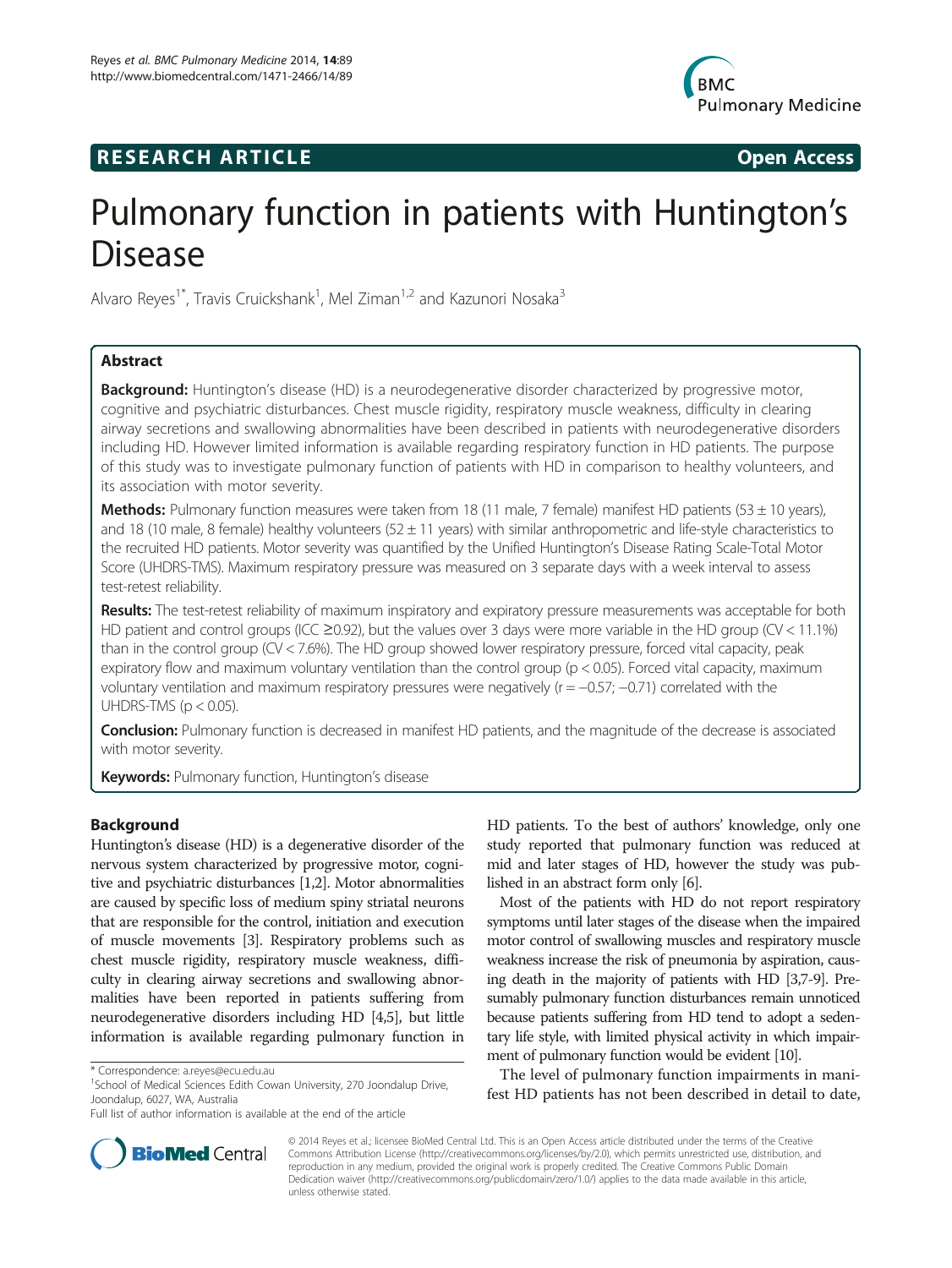<span id="page-1-0"></span>and no previous studies have assessed the association between pulmonary function and the severity of motor abnormalities in HD patients. It was hypothesized that pulmonary function would be lower in manifest HD patients in comparison to age-matched healthy volunteers, and the magnitude of the pulmonary deficiency would be associated with an increased level of motor abnormalities of the patients. The present study compared pulmonary function in patients with HD with that of healthy volunteers, and examined the association between pulmonary function and severity of motor abnormalities in manifest HD patients.

## Methods

#### Participants

To determine the number of participants required for this study, we performed a pilot study in which spirometry, maximum expiratory (MEP) and inspiratory pressures (MIP) were compared between manifest HD patients and age-matched healthy volunteers. Given that in HD, the main cause of death is an aspiration pneumonia event that is associated with an inability to clear airway secretions in which expiratory muscles have a major role, [[11\]](#page-6-0) the sample size calculation was based on MEP. It was estimated that there would be a difference of at least 30 cmH<sub>2</sub>O (SD = 30) in MEP between HD patients and healthy volunteers. With alpha 0.05 and 80% power, an adequate sample size was calculated to be at least 13 participants per group.

Eighteen patients with manifest HD (11 men, 7 women) were recruited using the Huntington's Enrichment Research Optimisation scheme database [[12](#page-6-0)], with assistance from the Huntington's Western Australia Association. Inclusion criteria were a positive genetic test, clinically verified disease expression (Unified Huntington's Disease Rating Scale–Total Motor Score [UHDRS-TMS] ≥5), and the ability to understand and respond to instructions. Exclusion criteria were other confounding neurological disorders, current smokers, occupational or ambient exposure to pollutants that could have affected their pulmonary function, patients with a history of cardiovascular pathology, lung disease, chronic obstructive pulmonary disease (COPD) or the presence of respiratory symptoms such as cough, phlegm, wheezing or dyspnoea at the time of assessment. Patients with HD at later stages of the disease were not considered for this study due to their incapacity to perform a satisfactory pulmonary function tests. The control group (10 men, 8 women) consisted of mainly partners of the recruited HD patients, and some people with similar lifestyle characteristics to the recruited HD patients. Healthy volunteers were age and gender-matched with the recruited HD patients. The same exclusion criteria as those for the HD patients were applied to the

control group. Nine patients with HD and 6 healthy volunteers had a previous history of smoking. Informed written consent was obtained from participants and the study was approved by the Human Research Ethics Committee of Edith Cowan University. Characteristics of the participants are presented in Table 1.

#### Maximum respiratory pressure measurement

For MIP and MEP measurements, each participant was asked to sit upright with a nose clip in place to prevent nasal air leakage. A flanged rubber mouthpiece was connected to a pressure manometer (Micro RPM, Micro Medical-Care Fusion, Kent, United Kingdom) and placed in the mouth. Participants were asked to hold the pressure manometer with both hands and to create a tight lip seal around the flanged mouthpiece. A flanged mouthpiece was used as recommended by the American Thoracic Society/European Respiratory Society (ATS/ERS), because it ensures the least air leakage at the mouthpiece [\[13](#page-6-0)]. This method was

## Table 1 Physical and physiological characteristics (mean ± SD and ranges) of Huntington's disease patients (HD) and healthy volunteers (Control)

|                                   | HD              | Control         | p     |
|-----------------------------------|-----------------|-----------------|-------|
| CAG repeat                        | $43.7 \pm 2.6$  |                 |       |
|                                   | $(40 - 48)$     |                 |       |
| Disease Burden Score              | $421.6 + 92.7$  |                 |       |
|                                   | $(284 - 615)$   |                 |       |
| Illness duration (years)          | $5.4 \pm 2.3$   |                 |       |
|                                   | $(3.3 - 10.2)$  |                 |       |
| <b>UHDRS-TMS</b>                  | $40 \pm 15.7$   |                 |       |
|                                   | $(13 - 62)$     |                 |       |
| Male/Female                       | 11/7            | 10/8            |       |
| Age (years)                       | $53 \pm 10$     | $52 \pm 11$     | 0.359 |
|                                   | $(32 - 71)$     | $(37 - 74)$     |       |
| Height (m)                        | $1.70 \pm 0.06$ | $1.70 \pm 0.09$ | 0.479 |
|                                   | $(1.60 - 1.80)$ | $(1.51 - 1.88)$ |       |
| Weight (kg)                       | $74.5 \pm 15.0$ | $78.5 \pm 14.5$ | 0.209 |
|                                   | $(56 - 106)$    | $(55 - 110)$    |       |
| BMI ( $kg/m2$ )                   | $26.0 \pm 4.6$  | $27.0 \pm 3.9$  | 0.177 |
|                                   | $(20.2 - 36.1)$ | $(21.5 - 35.1)$ |       |
| Smoking history of ex-smokers*    | $19.1 \pm 31.1$ | $18.7 + 6.1$    | 0.487 |
| (pack-year)                       | $(0.1 - 92.5)$  | $(7.5 - 26.0)$  |       |
| Time elapsed from smoke cessation | $24.4 \pm 14.0$ | $20.2 \pm 10.1$ | 0.267 |
| of ex-smokers* (years)            | $(8 - 50)$      | $(4 - 34)$      |       |

P values were based on independent t-tests.

CAG: Cytosine-adenine-guanine, BMI: Body mass index. UHDRS-TMS: Unified Huntington's disease Rating Scale-Total Motor Score. Pack-year: average daily number of cigarettes smoked divided by 20 and multiplied by the number of years of smoking. \*The number of ex-smokers was 9 for HD group, and 6 for control group.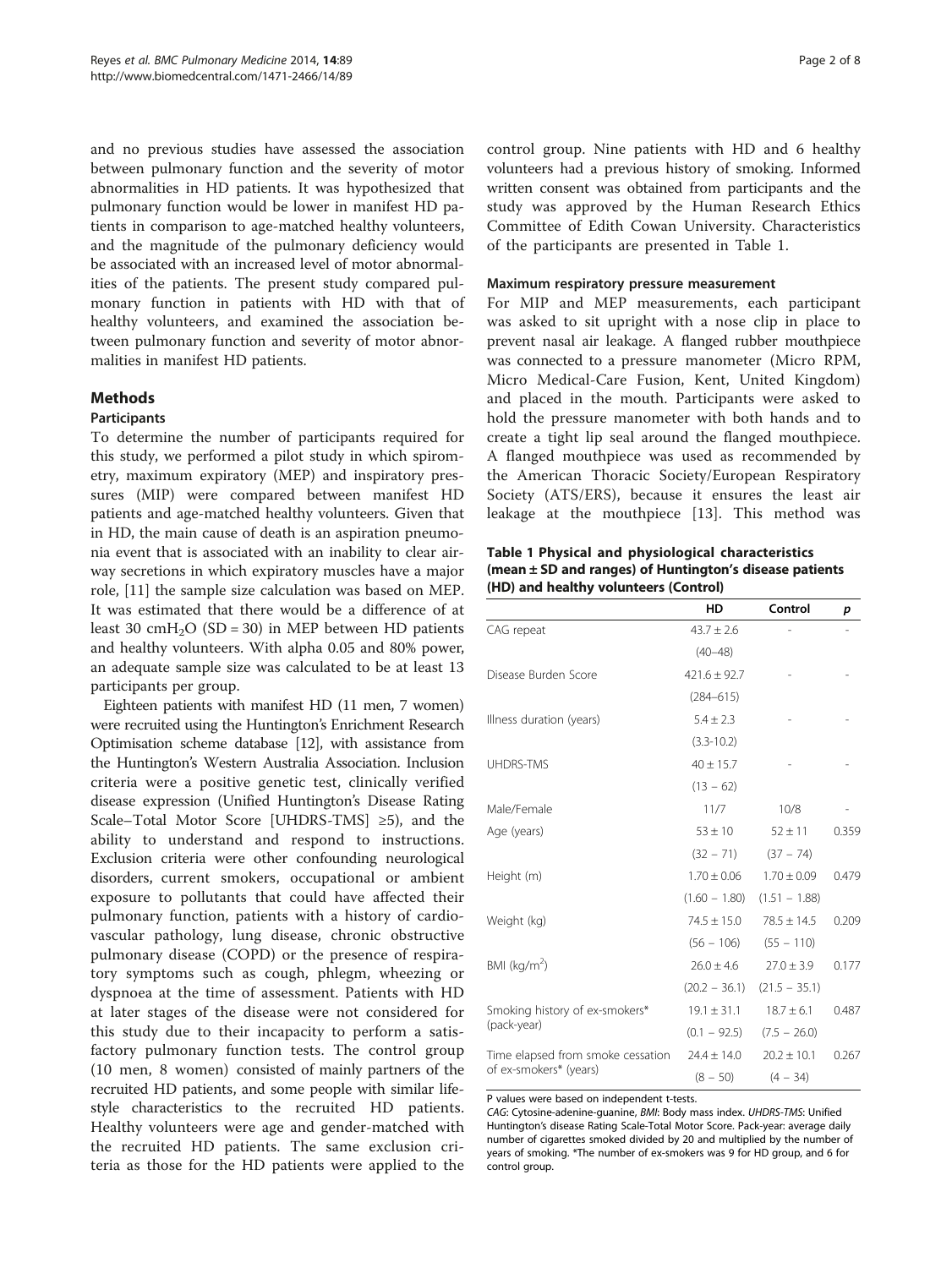used, since the portability of the manometer is advantageous for clinical use and its reliability has been assessed [\[14](#page-6-0)].

For MEP assessment, participants were asked to breathe in to total lung capacity and then to blow hard into the mouthpiece. For MIP assessment, participants were instructed to breath out to residual volume and then to breath in with maximum effort through the mouthpiece. Inspiratory and expiratory efforts were required to be maintained for more than one second. The order of the procedures were first the inspiratory followed by the expiratory effort [\[13\]](#page-6-0). Both manoeuvres were repeated a minimum of 5 times with a 30-s rest between measures to minimize the effects of fatigue until three trials showed values within 5% variation of each other. The best result from the three respiratory manoeuvres was used for further analysis as described by Black and Hyatt [[15](#page-6-0)] and the ATS/ERS guidelines [[16](#page-6-0)]. Results of MIP and MEP are expressed as absolute values, because no suitable predictive equations are available.

### **Spirometry**

Spirometric assessment was performed using a spirometer (Medgraphics, model CPFS/D, St. Paul MN, USA) connected to a laptop computer (Dell, Latitude E6510, USA). The spirometer met all the quality control requirements of the ATS and was calibrated before each testing session with a Hans Rudolph 3.0 syringe, based on the manufacturer's recommendations. In accordance with the ATS/ERS guidelines [[17](#page-7-0)], each participant was asked to sit upright with a nose clip in place to prevent nasal air leakage. Participants were instructed to perform a slow vital capacity (SVC), a forced vital capacity (FVC) and a maximal voluntary ventilation (MVV) manoeuvre. From these measurements, forced expiratory volume in one second  $(FEV_1)$ , peak expiratory flow (PEF) and the ratio of  $FEV<sub>1</sub>$  to FVC (FEV<sub>1</sub>/FVC) from the largest FEV1 and FVC were calculated. Predicted values were calculated for all participants using Stanojevic 2009 [\[18\]](#page-7-0) prediction equations, which include age, height, weight and gender. The equations include reference values for FVC and  $FEV_1$ , and have been validated for Caucasian Australasian population [\[19](#page-7-0)]. Peak expiratory flow predicted values were calculated using Nunn and Gregg [[20](#page-7-0)] regression equations. Given that none of the participants in the study had a confirmed diagnosis of COPD or presented with any known symptoms of COPD, such as cough, sputum production or dyspnea at the time of the assessment, a reversibility test with bronchodilator was not performed.

#### Experimental procedures

All the participants of the study were interviewed and completed a general health questionnaire, in which they

reported their cardio-vascular and smoking history as well as their respiratory condition. The body mass and height were recorded for each participant using an accurate and calibrated scale (HW200, A&D Mercury Pty, Ltd, Thebarton, SA) and a wall-mounted stadiometer (Model 220, SECA, Hamburg, Germany), followed by MIP and MEP measurements performed over 3 testing sessions with a week apart between sessions.

Thorough explanation, demonstration and practice were provided before attempts at MIP, MEP and spirometric measures. Each participant was instructed to perform spirometric maneuvers in the following order: SVC, FVC and MVV. Each manoeuvre was repeated at least 3 and maximum of 8 times, with 1–2 min rest between attempts. The best result from the three technically acceptable manoeuvres was used for further analysis. For those participants who had difficulties achieving acceptable and reproducible spirograms on the first testing day, the measurement was repeated on different days, to ensure an accurate spirometry. The weekly measurements were taken at the same place and time of day for each participant.

### Statistical analysis

Descriptive data are given as mean and standard deviation. Normality assumption for all continuous variables was tested using the Shapiro-Wilk test. To assess the test-retest reliability of MIP and MEP measurements for each group (HD, control), the interclass correlation coefficient (ICC) and the coefficient of variation (CV) were calculated. To compare spirometric variables, MIP and MEP between HD patients and healthy volunteers, an independent t-test was performed. Relationships between each pulmonary function measurement and UHDRS-TMS were analyzed by a Pearson correlation coefficient. Statistical significance was set at  $p \le 0.05$ . All statistical analyses were performed using STATA version 9.1.

## Results

There were no significant differences between HD and control groups for gender balance, age, height, body mass and body mass index (Table [1\)](#page-1-0). There were no significant differences in smoking history ( $p = 0.487$ ) or in the time elapsed since smoking cessation ( $p = 0.267$ ) between groups (Table [1](#page-1-0)). A subgroup analysis in HD patients revealed no significant differences in pulmonary function variables between non-smoker  $(n = 9)$  and exsmoker  $(n = 9)$  patients. A Shapiro-Wilk test showed that the normality assumption was met for all variables including the variables in the subgroups.

Table [2](#page-3-0) shows mean  $\pm$  SD and range values of MIP and MEP obtained at three different days for HD and control groups. The test-retest reliability of MIP and MEP measurements were acceptable in both groups with no significant differences between three testing sessions.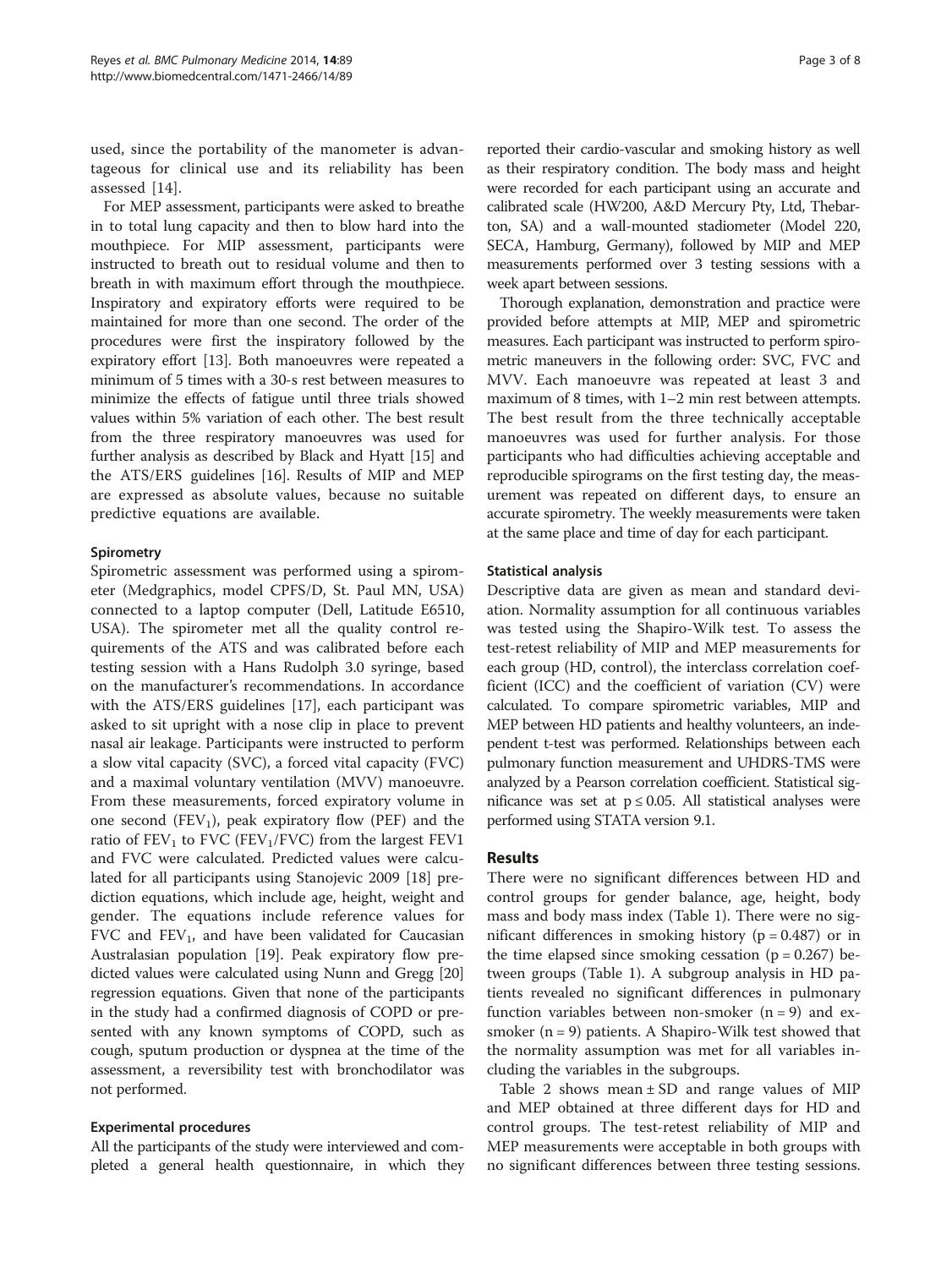|            | Days 1 and 2, and Days 2 and 3 |                   |                   |                  |                 |                  |                |                |
|------------|--------------------------------|-------------------|-------------------|------------------|-----------------|------------------|----------------|----------------|
|            |                                | Day 1             | Day 2             | Day 3            | ICC [95% CI]    | CV (%) Day 1-2-3 | CV (%) Day 1-2 | CV (%) Day 2-3 |
| <b>MIP</b> | <b>HD</b>                      | $64.2 \pm 27.9$   | $67.6 + 32.4$     | $68.6 + 30.2$    | 0.94            | 10.8             | 12.8           | 9.2            |
|            |                                | $[50.3 - 78.1]$   | $[51.5 - 83.7]$   | $[53.6 - 83.6]$  | $[0.89 - 0.98]$ |                  |                |                |
|            | Control                        | $102.6 + 27.7$    | $106.8 \pm 29.8$  | $106.2 + 28.5$   | 0.95            | 5.6              | 6.0            | 5.2            |
|            |                                | $[88.8 - 116.3]$  | $[92.0 - 121.7]$  | $[92.0 - 120.4]$ | $[0.92 - 0.99]$ |                  |                |                |
| <b>MEP</b> | <b>HD</b>                      | $94.7 + 37.6$     | $97.2 \pm 36.8$   | $98.5 + 40.1$    | 0.92            | 11.1             | 12.8           | 9.0            |
|            |                                | $[76.0 - 113.4]$  | $[78.3 - 118.8]$  | $[78.9 - 115.5]$ | $[0.86 - 0.98]$ |                  |                |                |
|            | Control                        | $137.8 + 33.4$    | $142.2 + 40.6$    | $142.2 + 40.8$   | 0.92            | 7.6              | 7.9            | 4.8            |
|            |                                | $[121.1 - 154.4]$ | $[122.0 - 162.4]$ | $121.8 - 162.5$  | $[0.86 - 0.98]$ |                  |                |                |

<span id="page-3-0"></span>Table 2 Maximum inspiratory (MIP) and expiratory pressure (MEP) values (mean ± SD and [95% confidence interval]) of Huntington's disease patients (HD) and healthy volunteers (Control) for 3 different days (Day 1 – Day 3), Interclass correlation coefficient (ICC) for the three measures on 3 different days, and coefficient of variation (CV) for Days 1–3,

However, the variability for MIP values across testing sessions was greater for HD (CV 10.8%) than control group (CV 5.6%), and this was also the case for MEP (HD: CV 11.1%, control: CV 7.6%). The variability in MIP and MEP was lowest for the second and third testing days for both groups when compared with that for the first and second days or across three days.

As shown in Table 3, the HD group showed significantly lower maximum respiratory pressures, FVC, FEV<sub>1</sub>, PEF and MVV compared with the control group for both absolute and percentage of predicted values. The HD group also showed lower inspiratory capacity (IC) and  $FEV<sub>1</sub>$  than the control group for percentage of predicted values. The  $FEV<sub>1</sub>/FVC$  ratio was significantly greater in the HD group compared to the control group. Five participants in the control group and none in the HD group had a  $FEV<sub>1</sub>/FVC$ ratio ≤0.7, these 5 participants in the control group had a  $FEV<sub>1</sub>$  (% predicted) greater than 0.7. One of the 5 participants with  $FEV_1/FVC \leq 0.7$  was an ex-smoker. Eight participants in the HD group and 1 in the control presented a FVC (% predicted) equal or lower than 70%. There was no significant difference in SVC between groups.

Significant correlations between maximum respiratory pressure and FVC or PEF were found only in the HD group either for percentage of predicted values (Table [4](#page-4-0)) or absolute values. Figure [1](#page-5-0) shows relationships between the UHDRS-TMS and pulmonary function variables (percentage of predicted values). All of the variables

|                           | HD                              | Control                          | р     |
|---------------------------|---------------------------------|----------------------------------|-------|
| MIP (cm $H_2O$ )          | $72.6 \pm 30$ [57.7 - 87.6]     | $110.1 \pm 28.8$ [95.8 - 124.4]  | 0.000 |
| MEP (cm $H_2O$ )          | $106.2 \pm 37$ [87.8 - 124.5]   | $147.9 \pm 38.4$ [128.8 - 167.0] | 0.001 |
| IC $(L)$ % predicted      | $2.7 \pm 0.8$ [2.3 - 3.1]       | $3.2 \pm 0.8$ [2.8 - 3.6]        | 0.063 |
|                           | $97.0 \pm 24.9$ [84.7 - 109.4]  | $112.3 \pm 14.2$ [105.2 - 119.4] | 0.015 |
| SVC (L) % predicted       | $3.8 \pm 1$ [3.3 - 4.4]         | $4.0 \pm 1$ [3.6 - 4.6]          | 0.237 |
|                           | $92.2 \pm 23.6$ [80.4 - 103.9]  | $97.4 \pm 11.4$ [91.7 - 103.0]   | 0.203 |
| FVC (L) % predicted       | $3.1 \pm 1.0$ [2.6 - 3.6]       | $3.9 \pm 1.0$ [3.4 - 4.5]        | 0.008 |
|                           | $72.8 \pm 17.4$ [64.2 - 81.5]   | $93.4 \pm 13.4$ [86.7 - 100.0]   | 0.000 |
| $FEV_1$ (L/s) % predicted | $2.6 \pm 0.74$ [2.2 - 3.0]      | $3.0 \pm 0.72[2.7 - 3.3]$        | 0.066 |
|                           | $80.6 \pm 16.8$ [72.2 - 89.0]   | $92.4 \pm 12.6$ [86.1 - 98.6]    | 0.011 |
| FEV <sub>1</sub> /FVC     | $87 \pm 7.4$ [83.3 - 90.7]      | $77 \pm 8.1$ [73.3 - 81.4]       | 0.000 |
| PEF (L/s) % predicted     | $5.9 \pm 2.0$ [4.9 - 6.9]       | $7.3 \pm 1.9$ [6.3 – 8.2]        | 0.024 |
|                           | $64.7 \pm 18.4$ [55.5 - 73.8]   | $81.1 \pm 18.9$ [71.7 - 90.5]    | 0.006 |
| MW (L/min) % predicted    | $103.9 \pm 43.0$ [82.6 - 125.3] | $142 \pm 36.6$ [124.7 - 161.1]   | 0.003 |
|                           | $82.6 \pm 27.3$ [69.0 - 96.1]   | $117.1 \pm 15.0$ [109.5 - 124.5] | 0.000 |

Table 3 Mean ± SD and 95% confidence interval (shown in [ ]) of each pulmonary function variable (absolute and/or percentage predicted values: % predicted) for Huntington's disease patients (HD) and healthy volunteers (Control)

MIP: Maximum inspiratory pressure, MEP: Maximum expiratory pressure, IC: Inspiratory capacity, SVC: Slow vital capacity, FVC: Forced vital capacity, FEV<sub>1</sub>: Forced expiratory volume in 1 second, PEF: Peak expiratory flow, MVV: Maximum voluntary ventilation. p values as the results of the t-tests to compare between groups are included.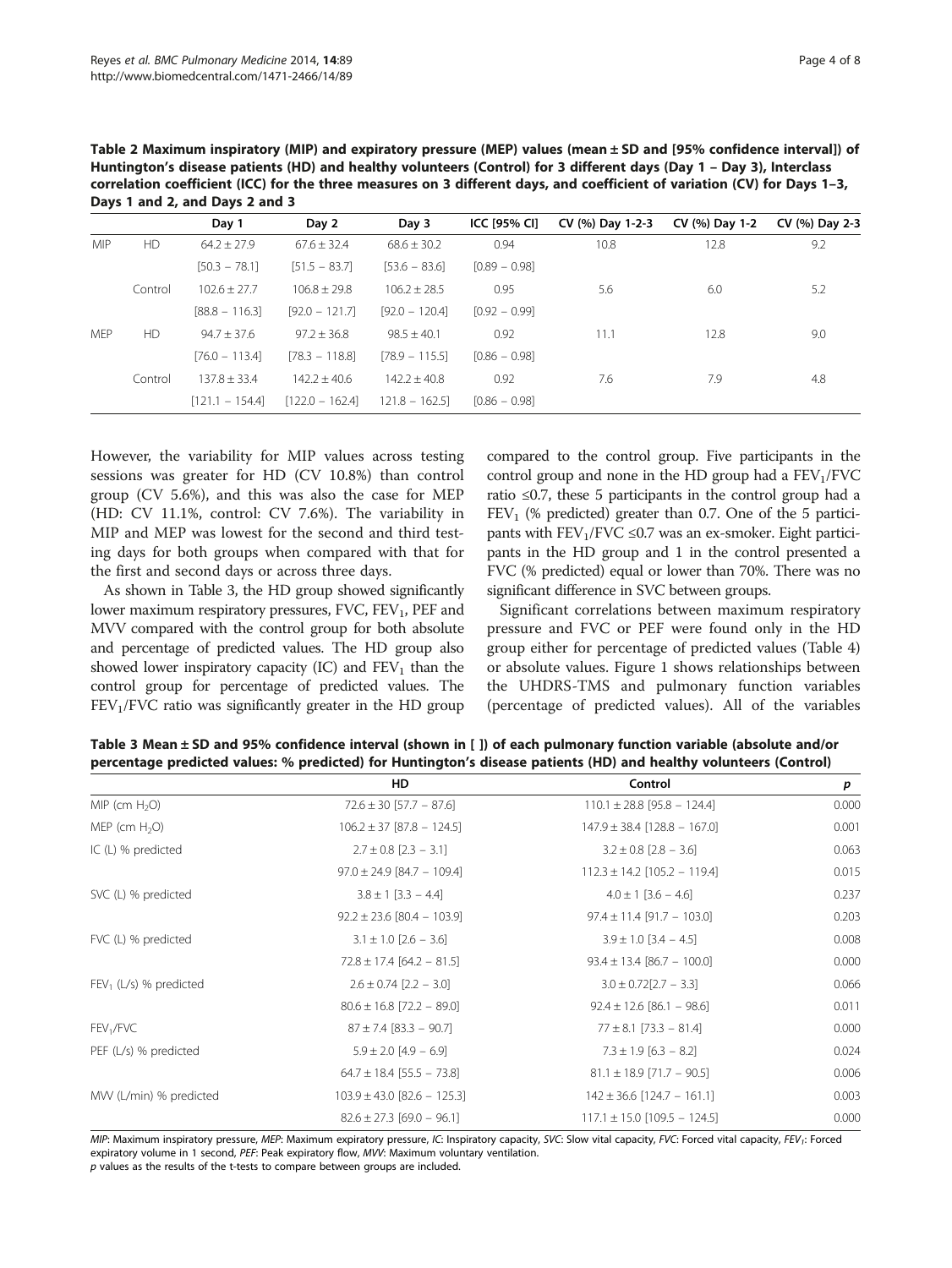<span id="page-4-0"></span>

| Table 4 Correlation between maximum inspiratory pressures (MIP, absolute values) or maximum expiratory pressure                   |
|-----------------------------------------------------------------------------------------------------------------------------------|
| (MEP, absolute value) and pulmonary function variables (inspiratory capacity: IC, slow vital capacity: SVC, forced vital          |
| capacity: FVC, forced expiratory volume in 1 second: FEV <sub>1</sub> , peak expiratory flow: PEF, maximum voluntary ventilation: |
| MVV, percentage predicted values) in Huntington's disease (HD) and healthy volunteers (Control)                                   |

|                  |           |   | IC<br>(% predicted) | <b>SVC</b><br>(% predicted) | <b>FVC</b><br>(% predicted) | FEV <sub>1</sub><br>(% predicted) | <b>PEF</b><br>(% predicted) | <b>MVV</b><br>(% predicted) |
|------------------|-----------|---|---------------------|-----------------------------|-----------------------------|-----------------------------------|-----------------------------|-----------------------------|
| MIP (cm $H_2O$ ) | HD        |   | 0.26                | 0.40                        | 0.75                        | 0.68                              | 0.69                        | 0.56                        |
|                  |           | р | 0.293               | 0.091                       | 0.000                       | 0.001                             | 0.001                       | 0.014                       |
|                  | Control   | × | 0.20                | 0.14                        | 0.14                        | 0.21                              | 0.16                        | 0.17                        |
|                  |           | р | 0.410               | 0.577                       | 0.558                       | 0.402                             | 0.509                       | 0.479                       |
| MEP (cm $H_2O$ ) | <b>HD</b> |   | 0.18                | 0.51                        | 0.67                        | 0.64                              | 0.38                        | 0.50                        |
|                  |           | р | 0.461               | 0.028                       | 0.002                       | 0.003                             | 0.113                       | 0.032                       |
|                  | Control   |   | 0.20                | 0.34                        | 0.27                        | 0.12                              | 0.22                        | $-0.04$                     |
|                  |           | р | 0.423               | 0.158                       | 0.262                       | 0.629                             | 0.373                       | 0.848                       |

 $r$  values of a Pearson correlation coefficient and  $p$  values are shown.

except SVC were negatively correlated with the UHDRS-TMS such that the greater the UHDRS-TMS, the smaller the variables (Figure [1](#page-5-0)).

## Discussion

The results of the present study showed that pulmonary function was reduced in manifest HD patients when compared with the age-matched healthy volunteers (Table [2](#page-3-0)). Pulmonary function variables were negatively correlated with UHDRS-TMS, suggesting that decreased pulmonary function is associated with the severity of motor abnormalities (Figure [1\)](#page-5-0).

Maximum respiratory pressure values had higher variation in HD patients relative to the control group. Moreover the accuracy of MIP and MEP measurements improved after the first testing session for both groups. These results coincide with those reported in reliability studies of maximal respiratory pressure in patients with multiple sclerosis [[21\]](#page-7-0) and healthy volunteers [\[14](#page-6-0)]. The results suggest that at least one previous testing session is necessary to achieve more accurate values. It appears that the learning process takes longer in patients suffering from neurological disorders than it does in healthy participants.

The subgroup analysis in HD patients and controls revealed no significant differences in pulmonary function between non-smokers and ex-smokers. As shown previously, spirometry can detect obstructive lung damage after 20 pack-years of smoking [\[22](#page-7-0)]. In the present study however, both HD and control groups had mean packyears of smoking less than 20, and the time elapsed from smoke cessation was at least 20 years on average for HD and control groups. Prospective studies have shown that decreased lung function in smokers without respiratory chronic symptoms normalises after 2 years of smoking cessation [\[23,24\]](#page-7-0). Although the subgroup analysis in HD and controls between non-smokers and ex-smokers lacks statistical power, the effects of smoking on the pulmonary function were minimal if any in the present study, and it does not appear that the smoking history was a confounding factor affecting the variables of the pulmonary function. In the control group, the 6 exsmokers had lower values (percentage of predicted) of SVC, FVC,  $FEV_1$  and PEF in comparison to those 12 non-smokers, which decreased sprometric indices in the whole control group (Table [3\)](#page-3-0). Although the 6 exsmokers had values below predicted, these values were within normal ranges. It should be noted that none of the participants of the present study had symptoms of COPD. Thus, the impaired pulmonary function in the HD patients was due to the disease itself.

The differences presented in this study between HD patients and control volunteers (e.g. FVC: −21%. PEF: −16%, MVV: 35%) were similar to those reported in patients with Parkinson's disease (PD). Sathyaprabha et al. [[25\]](#page-7-0) reported significantly decreased MIP (−48%), MEP (−47%) and FVC (−28%) in PD patients compared with a control group. Polatli et al. [[10](#page-6-0)] reported significantly decreased PEF (−20%) and MVV (−37%) in PD patients compared to a control group, and also showed that FVC and MVV (% predicted values) were correlated  $(r = -0.65$  and  $r = -0.87$ , respectively) with disease severity in moderate affected PD patients. Analogous pathophysiological features of PD and HD may explain these similar findings between patients with these diseases.

In the present study, MIP exhibited greater positive correlation with PEF than MEP in the group of HD patients (Table 4). Trebbia et al. [[26\]](#page-7-0) reported that MIP had a higher correlation with peak cough flow than MEP in patients with neuromuscular disorders. Inspiratory muscle weakness and reduced inspiratory capacity (IC) are important factors limiting cough efficacy. The inspired volume of air that precedes coughing determines the expelled volume of air and the length-tension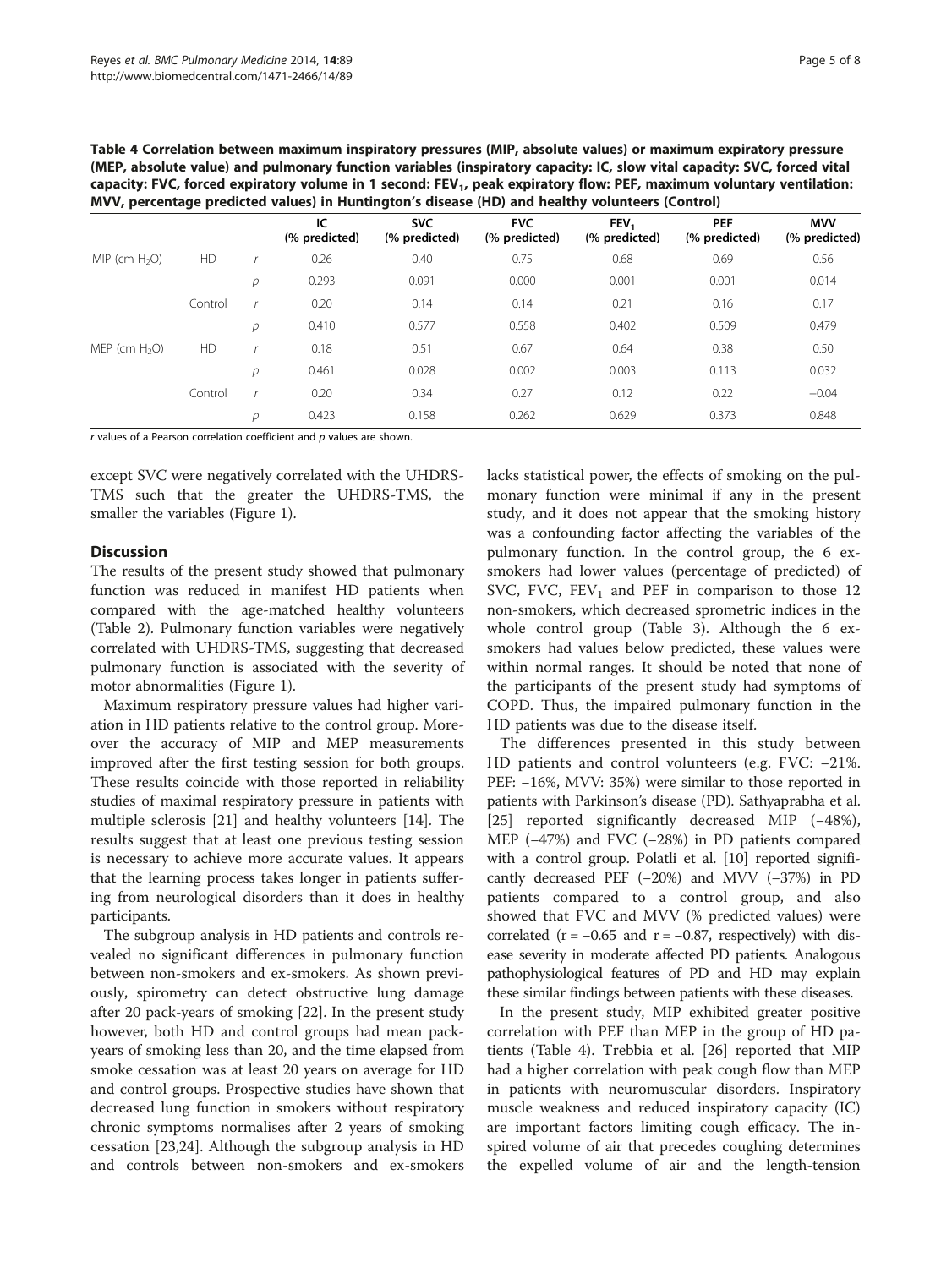<span id="page-5-0"></span>

relationship of the expiratory muscles, thus this lengthtension relationship influences the capacity of expiratory muscles to produce force [[27,28\]](#page-7-0). In the present study, IC (percentage of predicted value) was significantly reduced in the HD group when compared with the control group, however IC did not show relevant correlations with PEF or maximum respiratory pressures. This suggests that in patients with HD, MIP contributes more than IC to produce a better PEF. Further studies are needed regarding cough determinants in HD patients.

Motor related manifestations of adult-onset presentation of HD include chorea, bradykinesia, hypokinesia, akinesia, muscle weakness and rigidity [\[9](#page-6-0)[,29,30\]](#page-7-0). Choreic movements can affect all parts of the body including respiratory and swallowing muscles [\[29\]](#page-7-0). The amplitude and severity of choreic movements vary between individuals. Huntington's disease patients predominantly show a choreo-athetoid phenotype, while a smaller proportion of individuals present an akinetic/rigid state [[2\]](#page-6-0). As the disease progresses however, choreic movements tend to decrease and akinesia and rigidity become more prominent [\[29,31](#page-7-0)]. It has been reported that bradykinesia is greater in patients with the akinetic/rigid phenotype [[30](#page-7-0),[32](#page-7-0)]. The mechanisms underlying the respiratory problems in neurodegenerative disorders including HD are unknown [[5\]](#page-6-0), however motor abnormalities such as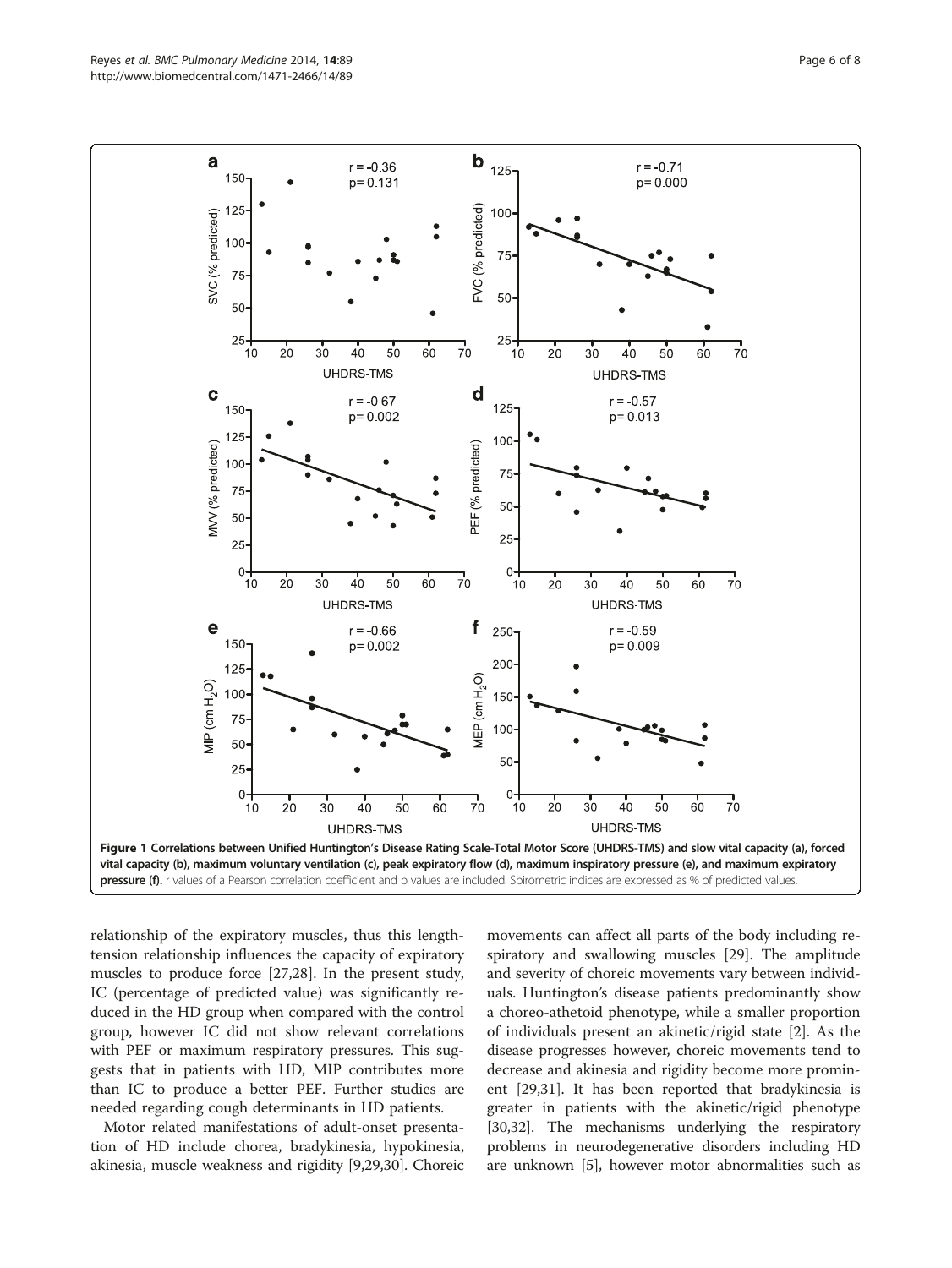<span id="page-6-0"></span>bradykinesia, rigidity and respiratory muscle weakness are likely to be associated with them. It is important to note that the pulmonary function parameters related to forced respiration are mainly affected in manifest HD patients.

The negative correlations between pulmonary function variables and UHDRS-TMS (Figure [1\)](#page-5-0) suggest that the greater the movement disorders, the greater the reduction in the performance of repetitive respiratory tasks such as MVV, and the smaller the capacity to generate fast and explosive respiratory muscle contractions required during FVC, PEF and maximum respiratory pressure manoeuvres. Although the results of the present study showed decrements of pulmonary function in the HD patient group, it is important to note that such impairments were not present in all patients. There were some overlaps in pulmonary function results between HD patients and healthy participants, suggesting that the nature and severity of pulmonary complications vary between patients.

Given that pulmonary complications are the major cause of death in patients with HD and that decreases in pulmonary function are associated with greater severity of motor abnormalities, it is important to include pulmonary function tests at early stages of the disease. If pulmonary function impairment is detected, a specific intervention such as respiratory muscle training, manually assisted coughing, or mechanical cough assistance should be implemented to prevent an aspiration pneumonia event. The benefits obtained from these interventions would have a higher impact on HD patients at early stages of the disease when muscles abnormalities are not yet severer than those at late stages when muscle and neural damage become more extensive. How HD patients respond to respiratory muscle training should be investigated in future studies.

## Conclusion

The results of the present study indicate that pulmonary function is decreased in individuals with manifest HD. In addition decreased pulmonary function is associated with greater severity of motor abnormalities. Pulmonary function tests are useful to monitor HD patients from early stages of the disease to prevent future severe respiratory complications.

#### Abbreviations

ATS: American thoracic society; ERS: European respiratory society; CV: Coefficient of variation; COPD: Chronic obstructive pulmonary disease; FEV<sub>1</sub>: Forced expiratory volume in 1 second; FVC: Forced vital capacity; HD: Huntington's disease; IC: Inspiratory capacity; ICC: Interclass correlation coefficient; MIP: Maximum inspiratory pressure; MEP: Maximum expiratory pressure; MVV: Maximum voluntary ventilation; PD: Parkinson's disease; PEF: Peak expiratory flow; SVC: Slow vital capacity; UHDRS-TMS: Unified huntington's disease rating scale total motor score.

#### Competing interest

The authors declare that they have no competing interest.

#### Authors' contributions

AR is responsible for the integrity of the work as a whole, from inception to published article. He was also responsible for the conception and design of the study, analysis of the results and writing of the paper. TC made substantial contributions to acquisition and interpretation of data; he critically revised the manuscript for important intellectual content. MZ contributed to interpretation of the results, critical revision of the article for important intellectual content, editing of the paper and final approval of the version to be published. KN contributed to study design, critical revision of the article for important intellectual content, editing of the paper, and final approval of the version to be published. All authors read and approved the final manuscript.

#### Acknowledgements

To Maggie Speirs and Liz Retamal for their help during the data collection at the community center, and to the participants for their willingness to participate in this study.

#### Author details

<sup>1</sup>School of Medical Sciences Edith Cowan University, 270 Joondalup Drive Joondalup, 6027, WA, Australia. <sup>2</sup>School of Pathology and Laboratory Medicine, University of Western Australia, Crawley, WA, Australia. <sup>3</sup>School of Exercise and Health Sciences, Centre for Exercise and Sports Science Research, Edith Cowan University, Joondalup, WA, Australia.

#### Received: 15 January 2014 Accepted: 20 May 2014 Published: 26 May 2014

#### References

- 1. Roos RA: Huntington's disease: a clinical review. Orphanet J Rare Dis 2010, 5:40.
- 2. Sturrock A, Leavitt BR: The clinical and genetic features of Huntington disease. J Geriatr Psychiatry Neurol 2010, 23:243-259.
- 3. Gil JM, Rego AC: Mechanisms of neurodegeneration in Huntington's disease. Eur J Neurosci 2008, 27:2803–2820.
- 4. Mehanna R, Jankovic J: Respiratory problems in neurologic movement disorders. Parkinsonism Relat Disord 2010, 16:628-638.
- 5. Jones U, Enright S, Busse M: Management of respiratory problems in people with neurodegenerative conditions: a narrative review. Physiotherapy 2012, 98:1–12.
- 6. Jones U, Enright S, Busse M, Rosser A: J11'ÄÖA pilot study on respiratory function in people with huntington's disease. J Neurol Neurosurg Psychiatry 2010, 81:A42–A43.
- 7. Heemskerk AW, Roos RA: Dysphagia in Huntington's disease: a review. Dysphagia 2011, 26:62–66.
- 8. Kagel MC, Leopold NA: Dysphagia in Huntington's disease: a 16-year retrospective. Dysphagia 1992, 7:106–114.
- 9. Zinzi P, Salmaso D, De Grandis R, Graziani G, Maceroni S, Bentivoglio A, Zappata P, Frontali M, Jacopini G: Effects of an intensive rehabilitation programme on patients with Huntington's disease: a pilot study. Clin Rehabil 2007, 21:603–613.
- 10. Polatli M, Akyol A, Cildag O, Bayulkem K: Pulmonary function tests in Parkinson's disease. Eur J Neurol 2001, 8:341-345.
- 11. Haas CF, Loik PS, Gay SE: Airway clearance applications in the elderly and in patients with neurologic or neuromuscular compromise. Respir Care 2007, 52:1362–1381. discussion 1381.
- 12. Thompson JA, Cruickshank TM, Penailillo LE, Lee JW, Newton RU, Barker RA, Ziman MR: The effects of multidisciplinary rehabilitation in patients with early-to-middle-stage Huntington's disease: a pilot study. Eur J Neurol 2013, 20:1325–1329.
- 13. Evans JA, Whitelaw WA: The assessment of maximal respiratory mouth pressures in adults. Respir Care 2009, 54:1348–1359.
- 14. Dimitriadis Z, Kapreli E, Konstantinidou I, Oldham J, Strimpakos N: Test/ retest reliability of maximum mouth pressure measurements with the MicroRPM in healthy volunteers. Respir Care 2011, 56:776–782.
- 15. Black LF, Hyatt RE: Maximal respiratory pressures: normal values and relationship to age and sex. Am Rev Respir Dis 1969, 99:696–702.
- 16. American Thoracic Society/European Respiratory Society: ATS/ERS statement on respiratory muscle testing. Am J Respir Crit Care Med 2002, 166:518–624.